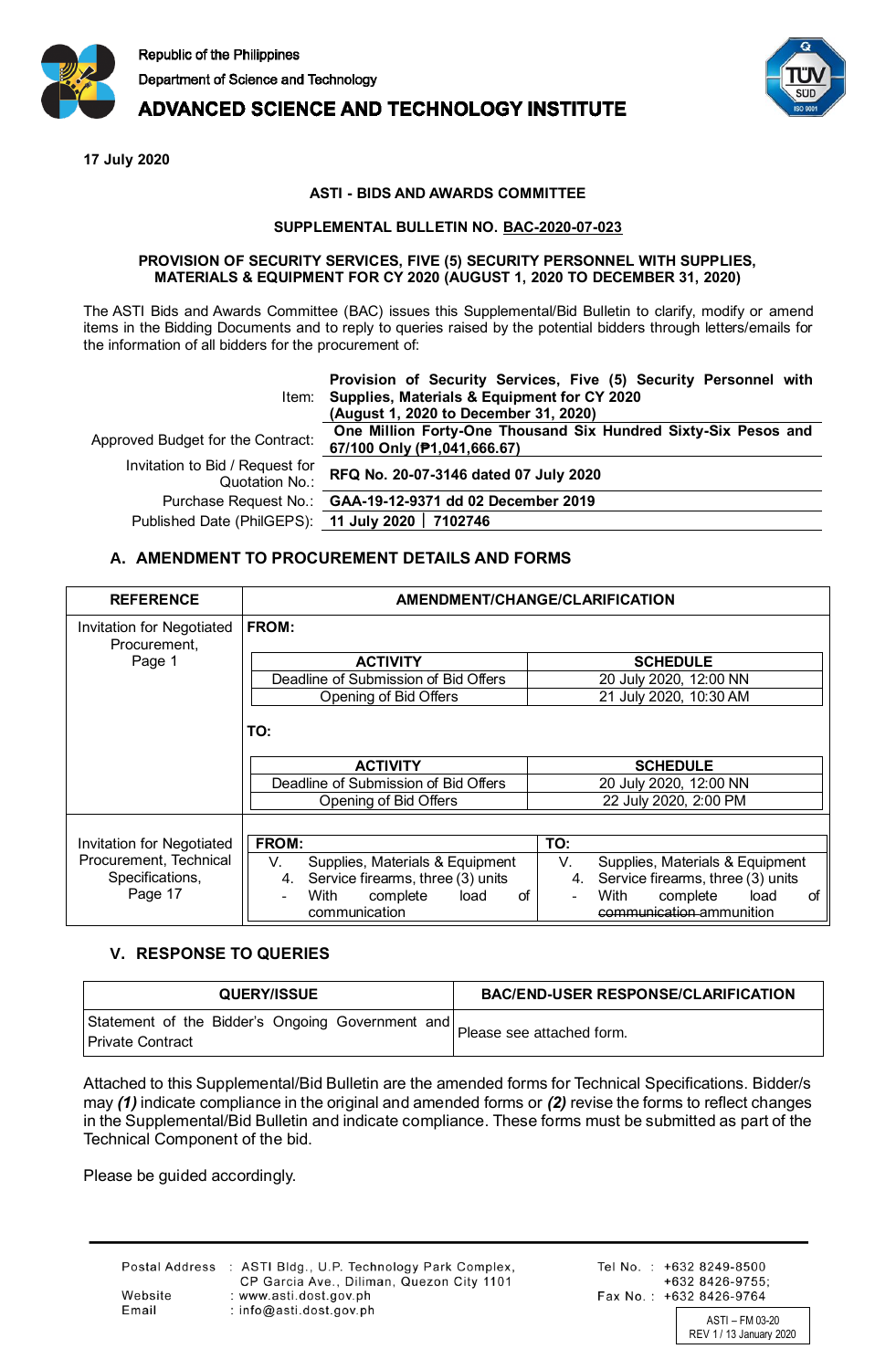Prepared by:

**VLADIMIR R. SUAN** *Member, BAC Secretariat*

Noted by:

Digitally signed by Katherine B. Ramos

**KATHERINE B. RAMOS** *Head, BAC Secretariat*

Approved by:

Prayito 1

**PEDRITO B. MANGAHAS** *Chairperson, BAC-1*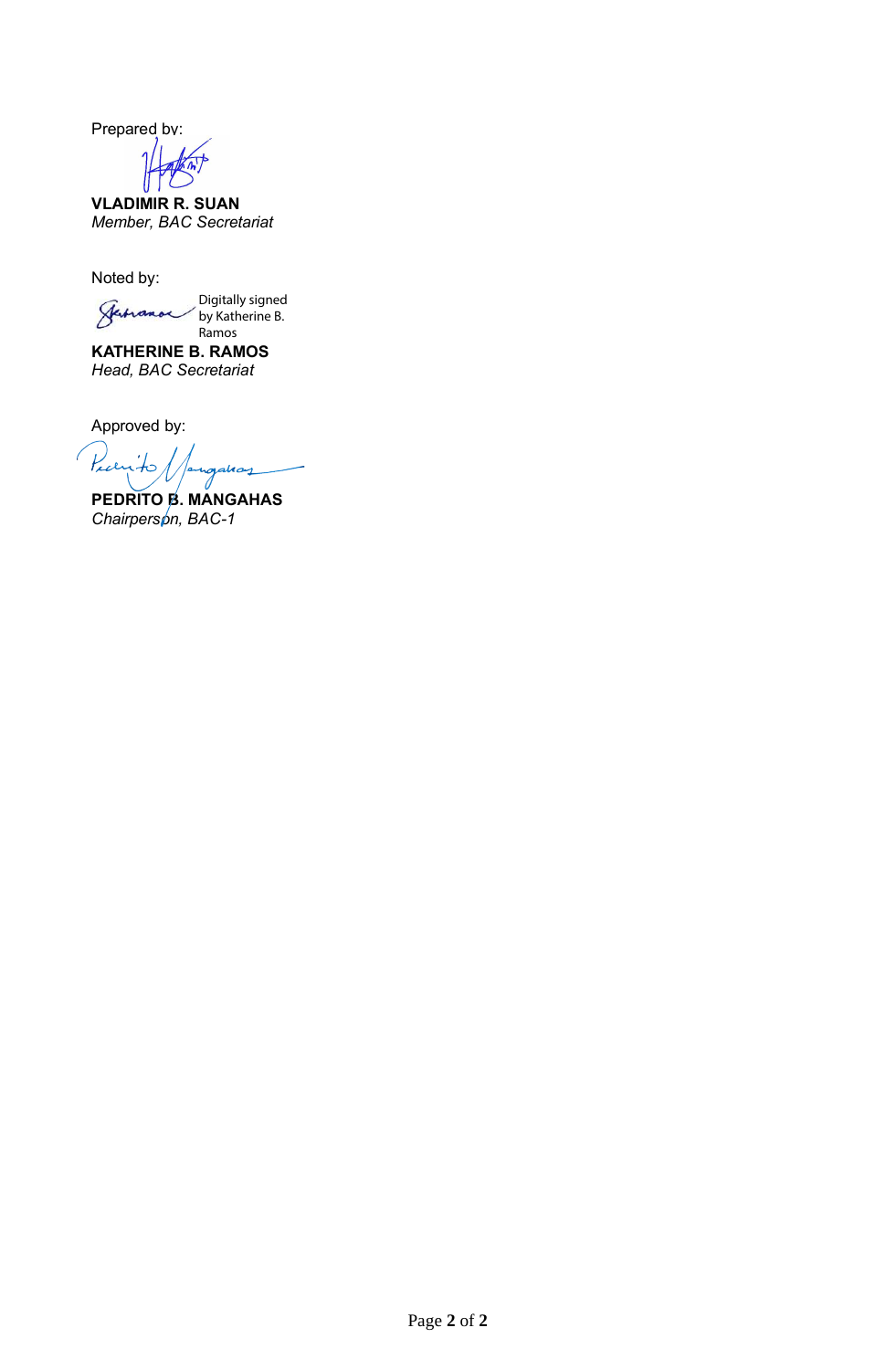#### AMENDED ON 17 JULY 2020 PER SUPPLEMENTAL BULLETIN NO. BAC-2020-07-023

**INSTRUCTION TO THE SUPPLIER:** DO NOT LEAVE ANY BLANK. FAILURE TO CONFORM WILL RESULT IN A RATING OF **"FAILED"**. THE DULY ACCOMPLISHED AMENDED FORM MUST BE ATTACHED TO THE ORIGINAL DOCUMENTARY REQUIREMENT, AS PART OF TECHNICAL DOCUMENTS, TO BE SUBMITTED TO THE BIDS AND AWARDS COMMITTEE. BIDDERS ARE ALSO ALLOWED TO AMEND THE ORIGINAL FORMS TO REFLECT THE MODIFICATIONS IN THE SUPPLEMENTAL BULLETIN.

# **Technical Specifications (AMENDED)**

*Bidders must state here either "Comply" or "Not Comply" against each of the individual parameters of each Specification stating the corresponding performance parameter of the equipment offered. Statements of "Comply" or "Not Comply" must be supported by evidence in a Bidders Bid and cross-referenced to that evidence. Evidence shall be in the form of manufacturer's un-amended sales literature, unconditional statements of specification and compliance issued by the manufacturer, samples, independent test data etc., as appropriate. A statement that is not supported by evidence or is subsequently found to be contradicted by the evidence presented will render the Bid under evaluation liable for rejection. A statement either in the Bidders statement of compliance or the supporting evidence that is found to be false either during Bid evaluation, post-qualification or the execution of the Contract may be regarded as fraudulent and render the Bidder or supplier liable for prosecution subject to the provisions of ITB Clause Error! Reference source not found. and/or GCC Clause Error! Reference source not found.*

| LOT NO. | <b>SPECIFICATION</b>                                     | <b>STATEMENT OF</b><br><b>COMPLIANCE</b> |
|---------|----------------------------------------------------------|------------------------------------------|
|         | Provision of Five (5) months Security Services, Five (5) |                                          |
| 1       | Security Personnel with Supplies, Materials & Equipment  |                                          |
|         | for CY 2020 (August 1, 2020 to December 31, 2020)        |                                          |
|         | <b>SUPPLIES, MATERIALS &amp; EQUIPMENT</b><br>V.         |                                          |
|         | 4. Service firearms, three (3) units                     |                                          |
|         | - With complete load of ammunition                       |                                          |

*\*NOTE: Should there be inconsistencies between the requirements/specifications contained in the original and latest amended document, the latter shall prevail.*